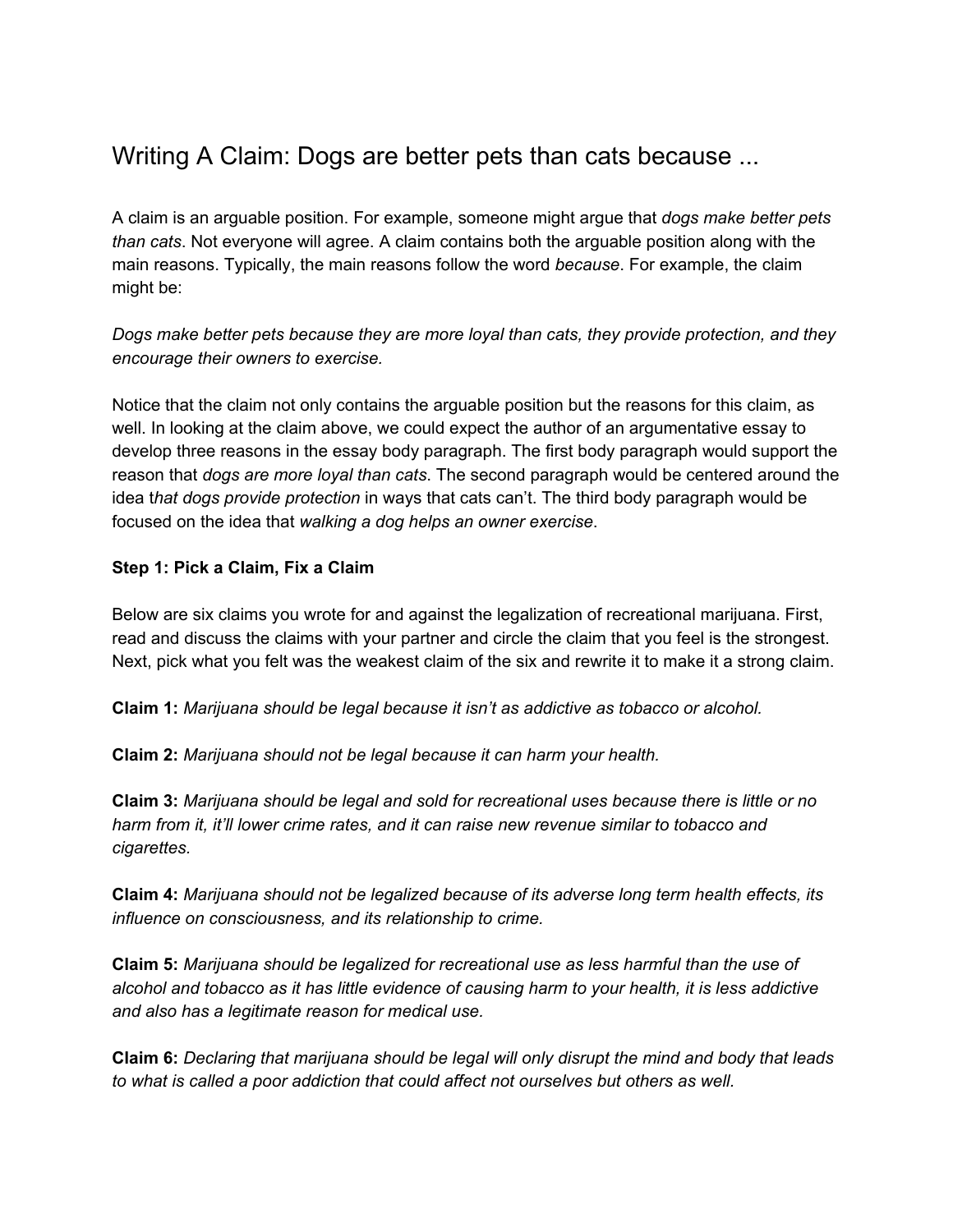Which claim did you choose as the strongest of the six? What made it a particularly strong claim.

\_\_\_\_\_\_\_\_\_\_\_\_\_\_\_\_\_\_\_\_\_\_\_\_\_\_\_\_\_\_\_\_\_\_\_\_\_\_\_\_\_\_\_\_\_\_\_\_\_\_\_\_\_\_\_\_\_\_\_\_\_\_\_\_\_\_\_\_\_\_\_\_\_\_

\_\_\_\_\_\_\_\_\_\_\_\_\_\_\_\_\_\_\_\_\_\_\_\_\_\_\_\_\_\_\_\_\_\_\_\_\_\_\_\_\_\_\_\_\_\_\_\_\_\_\_\_\_\_\_\_\_\_\_\_\_\_\_\_\_\_\_\_\_\_\_\_\_\_

\_\_\_\_\_\_\_\_\_\_\_\_\_\_\_\_\_\_\_\_\_\_\_\_\_\_\_\_\_\_\_\_\_\_\_\_\_\_\_\_\_\_\_\_\_\_\_\_\_\_\_\_\_\_\_\_\_\_\_\_\_\_\_\_\_\_\_\_\_\_\_\_\_\_

\_\_\_\_\_\_\_\_\_\_\_\_\_\_\_\_\_\_\_\_\_\_\_\_\_\_\_\_\_\_\_\_\_\_\_\_\_\_\_\_\_\_\_\_\_\_\_\_\_\_\_\_\_\_\_\_\_\_\_\_\_\_\_\_\_\_\_\_\_\_\_\_\_\_

\_\_\_\_\_\_\_\_\_\_\_\_\_\_\_\_\_\_\_\_\_\_\_\_\_\_\_\_\_\_\_\_\_\_\_\_\_\_\_\_\_\_\_\_\_\_\_\_\_\_\_\_\_\_\_\_\_\_\_\_\_\_\_\_\_\_\_\_\_\_\_\_\_\_

\_\_\_\_\_\_\_\_\_\_\_\_\_\_\_\_\_\_\_\_\_\_\_\_\_\_\_\_\_\_\_\_\_\_\_\_\_\_\_\_\_\_\_\_\_\_\_\_\_\_\_\_\_\_\_\_\_\_\_\_\_\_\_\_\_\_\_\_\_\_\_\_\_\_

\_\_\_\_\_\_\_\_\_\_\_\_\_\_\_\_\_\_\_\_\_\_\_\_\_\_\_\_\_\_\_\_\_\_\_\_\_\_\_\_\_\_\_\_\_\_\_\_\_\_\_\_\_\_\_\_\_\_\_\_\_\_\_\_\_\_\_\_\_\_\_\_\_\_

\_\_\_\_\_\_\_\_\_\_\_\_\_\_\_\_\_\_\_\_\_\_\_\_\_\_\_\_\_\_\_\_\_\_\_\_\_\_\_\_\_\_\_\_\_\_\_\_\_\_\_\_\_\_\_\_\_\_\_\_\_\_\_\_\_\_\_\_\_\_\_\_\_\_

Rewrite the weakest claim below, making it a strong claim.

## **Step 2: Practice Writing Reasons for a Claim on Immigration**

We've discussed and debated the issue of illegal immigration. Write a clear claim and be sure to identify three reasons in the claim. The stem of the claim relates back to the issue we debated.

If you support a path to citizenship or legalization your claim may begin with: *Immigrants who are in the country illegally should be allowed to remain in the US because*

\_\_\_\_\_\_\_\_\_\_\_\_\_\_\_\_\_\_\_\_\_\_\_\_\_\_\_\_\_\_\_\_\_\_\_\_\_\_\_\_\_\_\_\_\_\_\_\_\_\_\_\_\_\_\_\_\_\_\_\_\_\_\_\_\_\_\_\_\_\_\_\_\_\_

\_\_\_\_\_\_\_\_\_\_\_\_\_\_\_\_\_\_\_\_\_\_\_\_\_\_\_\_\_\_\_\_\_\_\_\_\_\_\_\_\_\_\_\_\_\_\_\_\_\_\_\_\_\_\_\_\_\_\_\_\_\_\_\_\_\_\_\_\_\_\_\_\_\_

\_\_\_\_\_\_\_\_\_\_\_\_\_\_\_\_\_\_\_\_\_\_\_\_\_\_\_\_\_\_\_\_\_\_\_\_\_\_\_\_\_\_\_\_\_\_\_\_\_\_\_\_\_\_\_\_\_\_\_\_\_\_\_\_\_\_\_\_\_\_\_\_\_\_

If you oppose a path to citizenship or legalization your claim may begin with:

*Immigrants who are in the country illegally should not be allowed to remain in the US because*

\_\_\_\_\_\_\_\_\_\_\_\_\_\_\_\_\_\_\_\_\_\_\_\_\_\_\_\_\_\_\_\_\_\_\_\_\_\_\_\_\_\_\_\_\_\_\_\_\_\_\_\_\_\_\_\_\_\_\_\_\_\_\_\_\_\_\_\_\_\_\_\_\_\_

\_\_\_\_\_\_\_\_\_\_\_\_\_\_\_\_\_\_\_\_\_\_\_\_\_\_\_\_\_\_\_\_\_\_\_\_\_\_\_\_\_\_\_\_\_\_\_\_\_\_\_\_\_\_\_\_\_\_\_\_\_\_\_\_\_\_\_\_\_\_\_\_\_\_